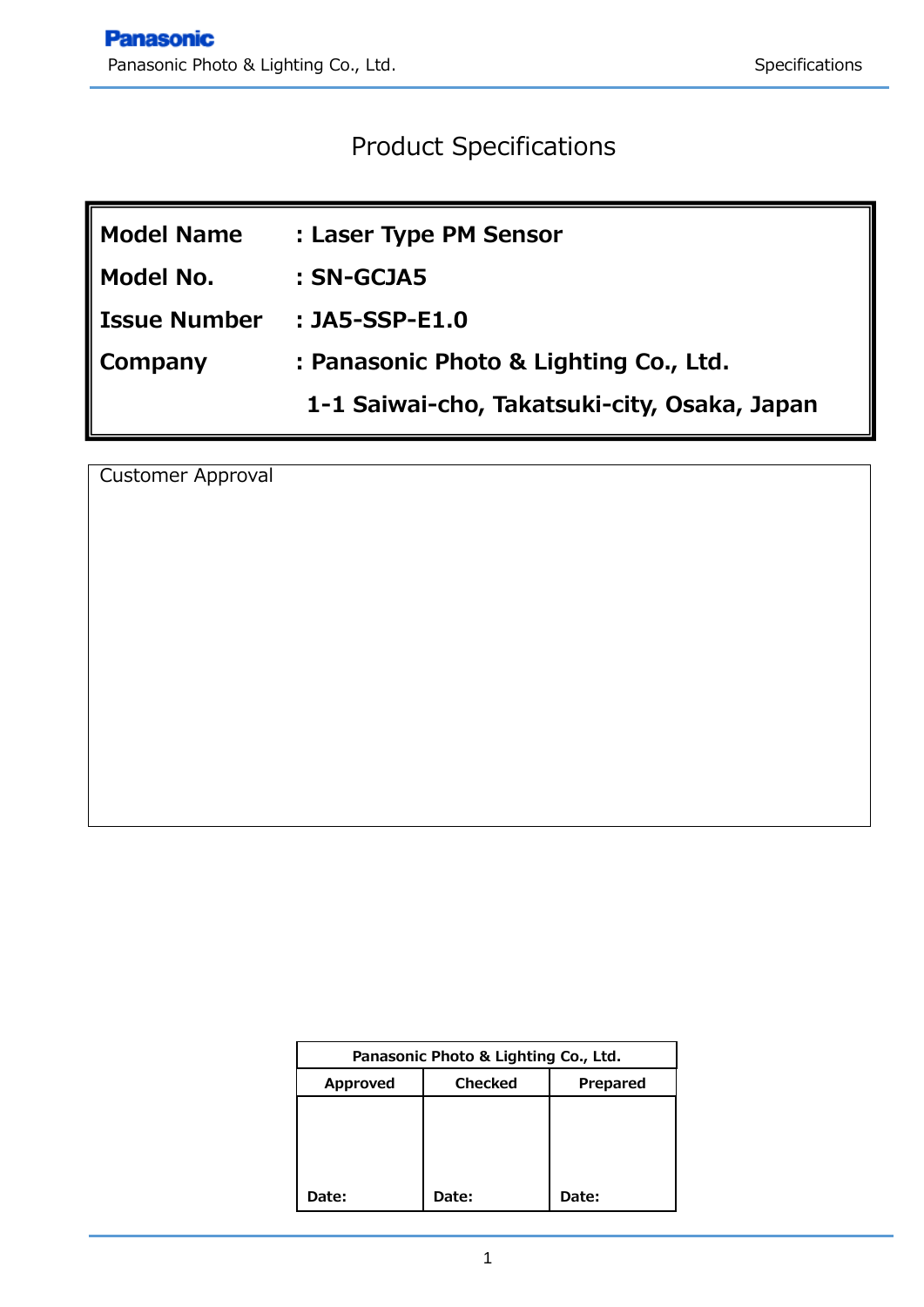# 【Revision records】

| Term | Date       | Contents                                | Approved | Checked   |
|------|------------|-----------------------------------------|----------|-----------|
| 0.0  | 2018.7.1   | Preliminary issued                      |          | Miyashita |
| 0.1  | 2018.7.6   | Add "Wiring Reference", Correct typos   |          | Miyashita |
|      | 2018.7.19  | TYPO on page4 corrected                 |          | Miyashita |
|      | 2018.9.25  | TYPO on page8 corrected                 |          | Miyashita |
| 0.2  | 2018.11.16 | TBD items fixed, Change lot# rule, etc. |          | Sumisaki  |
| 0.3  | 2019.1.18  | "Indicatable range" revised             |          | Miyashita |
| 1.0  | 2019.1.18  | Officially Issued                       | Maeda    | Sumisaki  |
|      |            |                                         |          |           |
|      |            |                                         |          |           |
|      |            |                                         |          |           |
|      |            |                                         |          |           |
|      |            |                                         |          |           |
|      |            |                                         |          |           |
|      |            |                                         |          |           |
|      |            |                                         |          |           |
|      |            |                                         |          |           |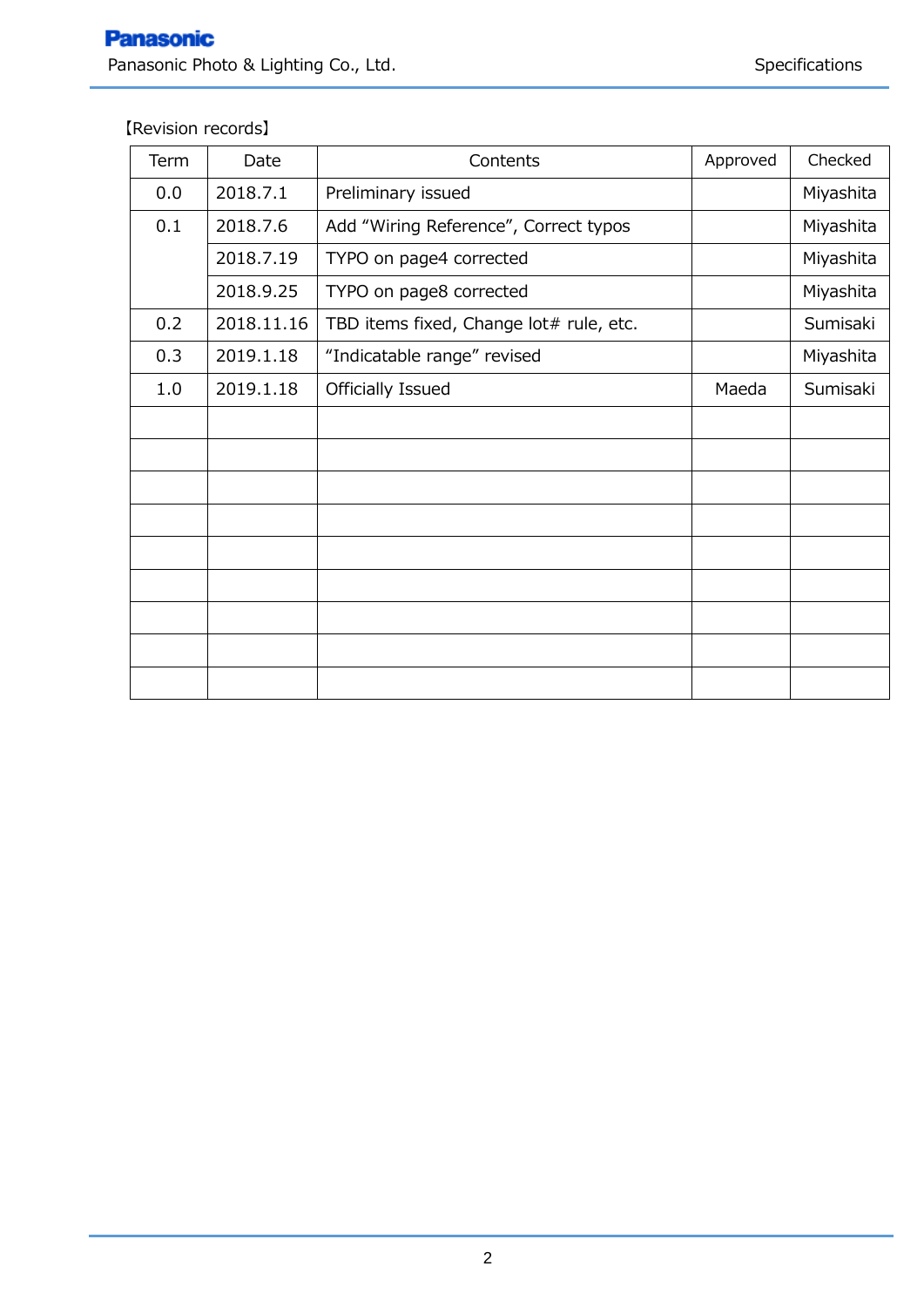## ■Outline

The sensor detects "PM (particle matters) in the air" by optical method.

This sensor uses LD (laser diode) as light-emitting device and PD (photo diode) as lightreceiving device.

The LD inside the sensor emits light to the air in a detection area. The PD inside the sensor detects scattering light which correlated to the actual floating particles in the air. A Microcomputer (MCU) inside the sensor analyzes the wave profile from PD by optimistic algorithm, then output a converted mass-density ( $\mu$ g/m<sup>3</sup>) through I<sup>2</sup>C & UART interface.

- Main Features
- ・Smaller size
- $\cdot$  High accuracy ( $\pm$ 10%, from low to high concentrations)
- ・High sensitivity & quick response
- ・Maintain performance by unique Auto Calibration Function
- ・Minimize dust accumulation by optimized air pathway structure and it makes possible to avoid "tracking" for electrical safety
- Environmental Responsiveness
- ・This product complies with RoHS directive.
- Usage Application
- ・To detect the floating particle in the air (PM2.5, PM10 & PM1, cigarette smoke, house dust, etc.) Ex: air purifier, fan, and air conditioner
- ■Dimensions

37 x 37 x 12 (thickness) [mm]

■ Weight

Approx. 13 [g]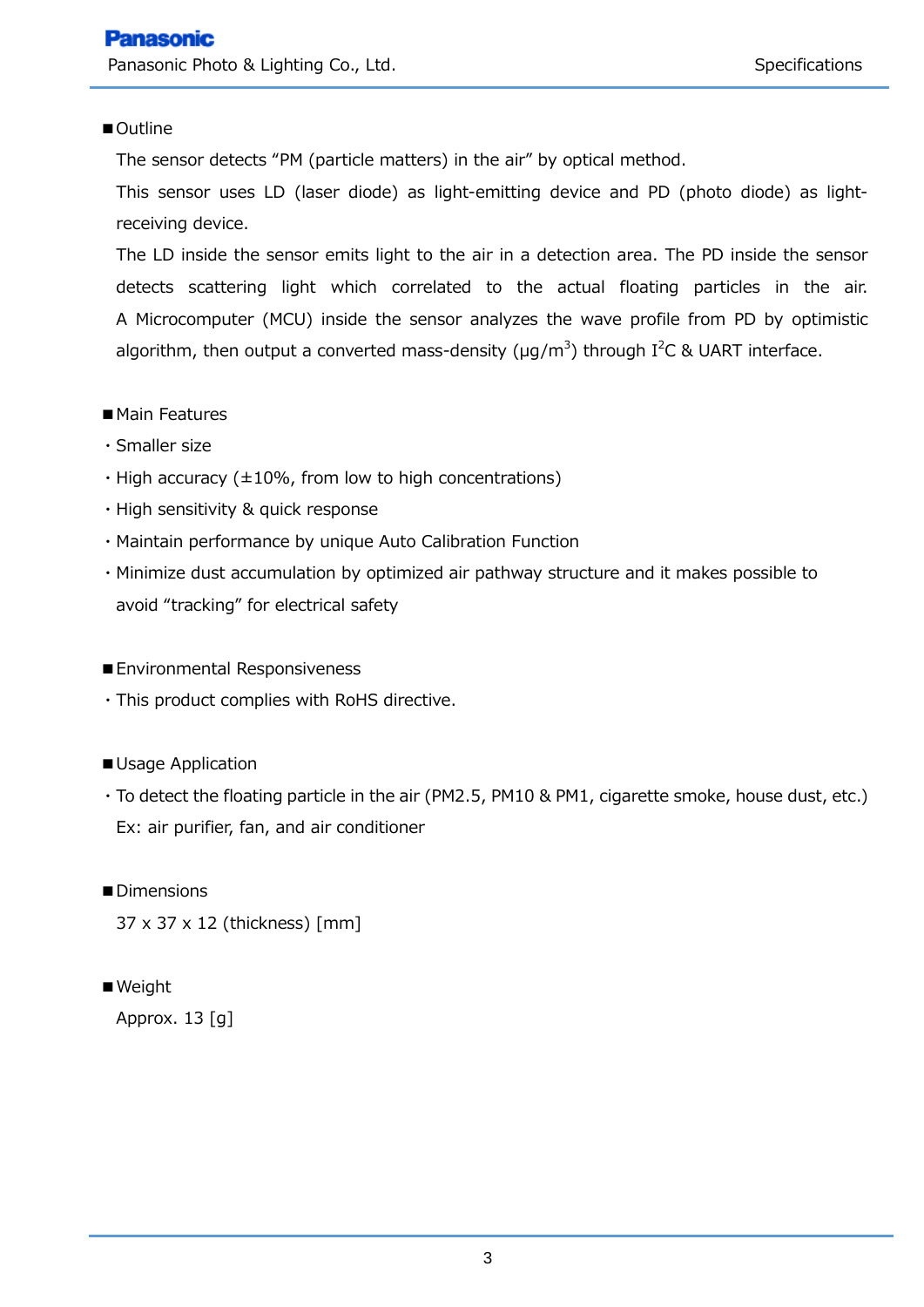## ■ Operating Characteristics

| Category                    | Characteristics                                                | Note                                                                |  |
|-----------------------------|----------------------------------------------------------------|---------------------------------------------------------------------|--|
| Operating voltage           | $DC5V + (-10\%$                                                |                                                                     |  |
| Consumption current         | Below 100mA                                                    |                                                                     |  |
| Operating temperature       | $-10 \sim 60^{\circ}$ C, under 95%RH                           | no dew condensation                                                 |  |
| Storage temperature         | $-40 \sim 70^{\circ}$ C, under 95%RH                           | no dew condensation                                                 |  |
| Minimum detectable particle | $0.3 \mu m$                                                    |                                                                     |  |
| Indicatable range:          | $0 \mu g/m^3 - 2,000 \mu g/m^3$ (UART)                         |                                                                     |  |
|                             | 0µg/m <sup>3</sup> – X,XXXµg/m <sup>3</sup> (I <sup>2</sup> C) |                                                                     |  |
| Maximum consistency error   | ±10%                                                           | $35\mu$ g/m <sup>3</sup> < $\langle$ < 1,000 $\mu$ g/m <sup>3</sup> |  |
| Response time               | 1 sec                                                          |                                                                     |  |
| Time to first reading       | 8 sec                                                          |                                                                     |  |
| Initial stability time      | Approx. 28 sec after power on                                  | 8 sec for initialization                                            |  |
|                             |                                                                | 20 sec for average processing                                       |  |
| Output method               | Digital signal output                                          | Refer to the                                                        |  |
|                             | $\cdot$ I <sup>2</sup> C & UART (TTL)                          | <b>Communication Specifications</b>                                 |  |

#### ■ Block Diagram



Connector: SM05B-GHS-TB(LF)(SN) (J.S.T. Mfg. Co., Ltd.)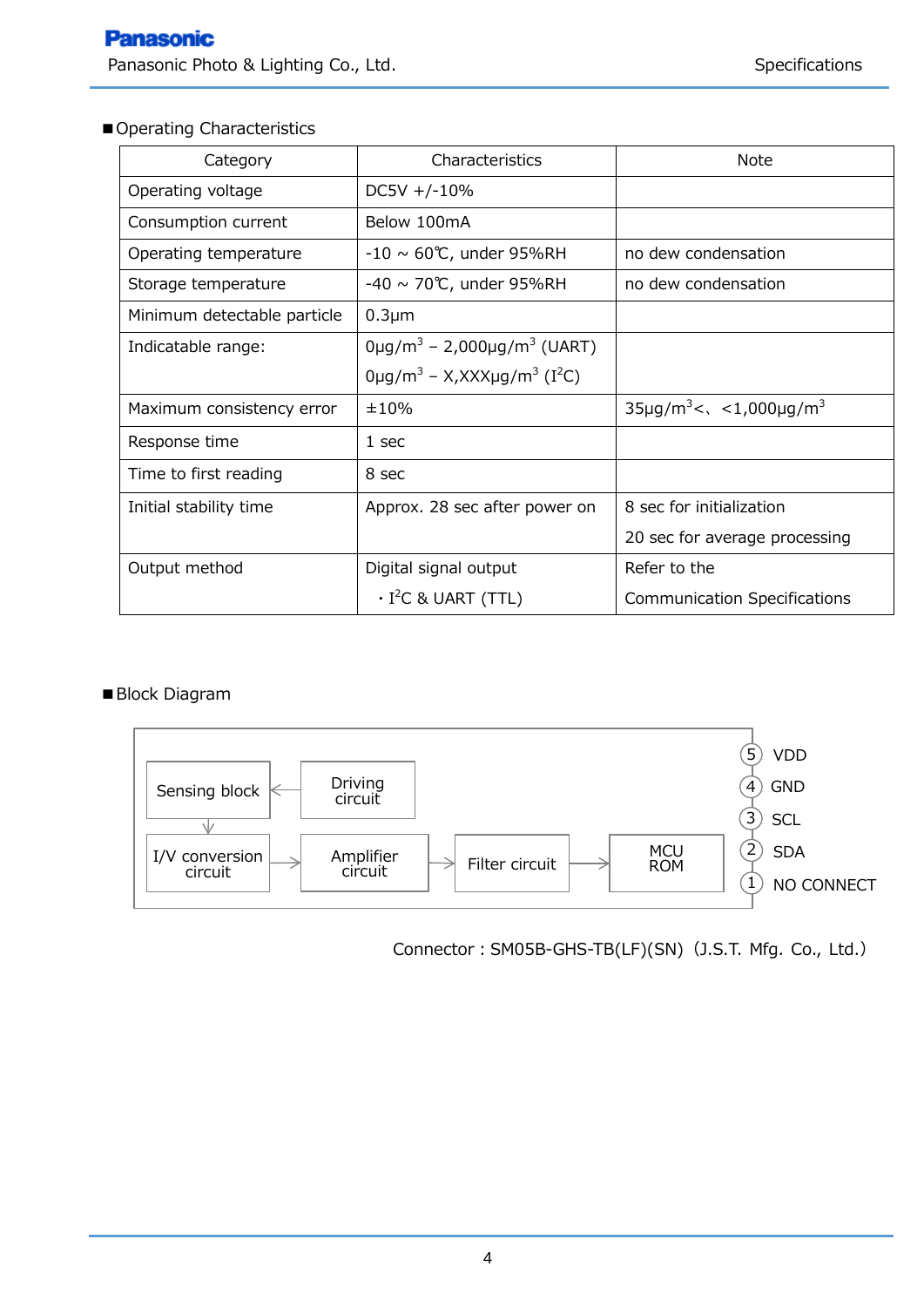# ■ Terminal Function

| Terminal      | Symbol     | I/O            | Function                                                          |
|---------------|------------|----------------|-------------------------------------------------------------------|
|               | ТX         | Output         | UART TX terminal: 3.3V                                            |
| $\mathcal{P}$ | <b>SDA</b> | Input / Output | I <sup>2</sup> C bus serial data input-output terminal : 3.3V $*$ |
| 3             | <b>SCL</b> | Input          | I <sup>2</sup> C bus serial clock input terminal : $3.3V$ *       |
| 4             | GND        |                | Grand terminal: 0V                                                |
|               | VDD        |                | Power supply terminal: 5V                                         |

\* SCL terminal and SDA terminal have pull-up resistor by 3.3V.



# ■Wiring Reference

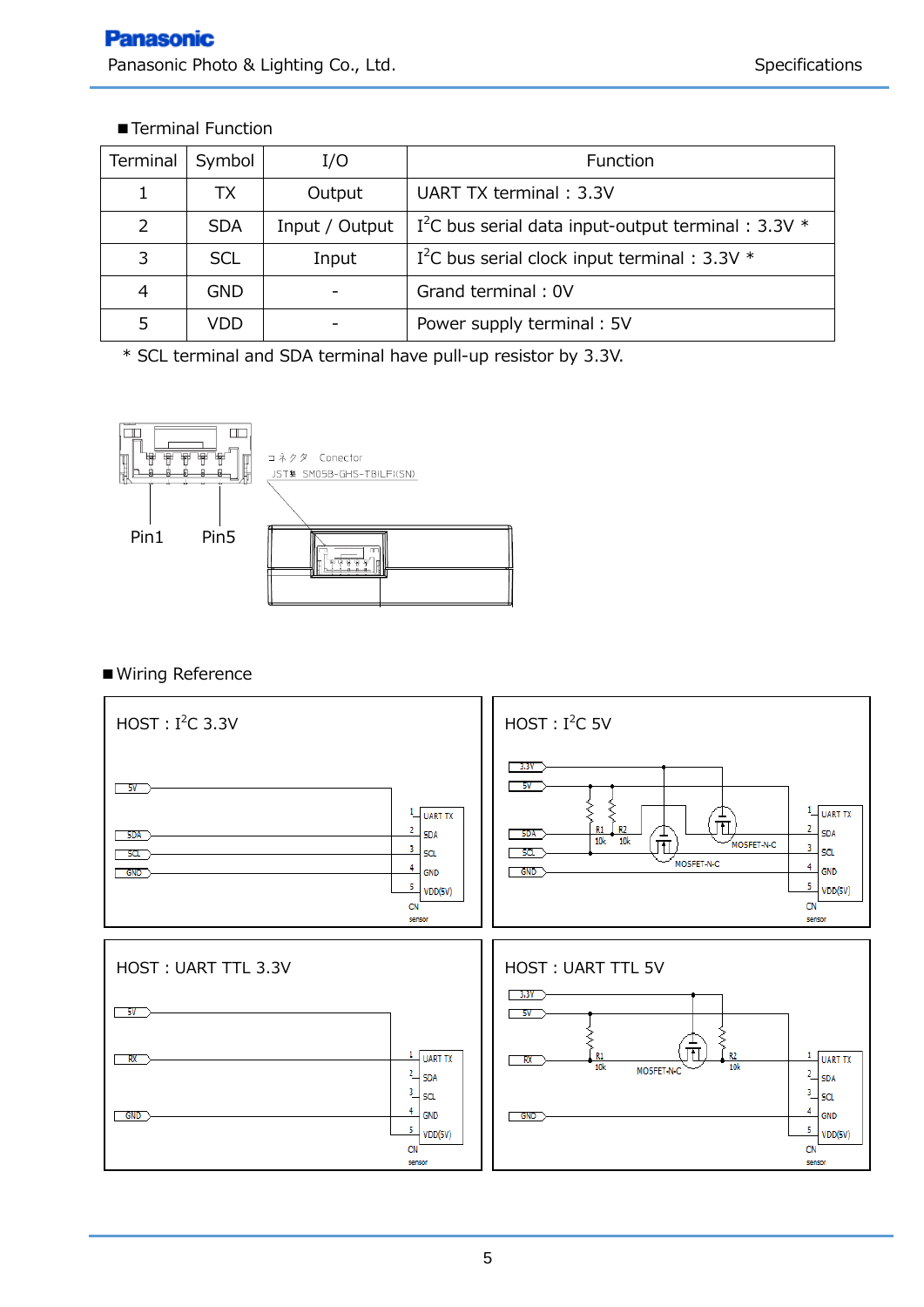#### ■ Sensor Characteristics

Measurement accuracy



#### ■ Standard Measurement Method

| Item             | for PM2.5 measurement                         | for PM10 measurement                         |  |  |
|------------------|-----------------------------------------------|----------------------------------------------|--|--|
|                  |                                               | (technical evaluations)                      |  |  |
| Ambient          | 26±5℃                                         |                                              |  |  |
| temperature      |                                               |                                              |  |  |
| Room capacity    | 31 <sup>3</sup>                               | 0.1 <sup>3</sup>                             |  |  |
| Test particle    | Cigarette (MEVIUS or Hong Ta Shan)            | JIS Test Particle 1-5, Fly Ash               |  |  |
| Particle         | Cigarette smoke suction machine               | Customized particle generator                |  |  |
| generator        | (complies with JEM1467)                       |                                              |  |  |
| Dust meter       | <b>DUSTTRAK II Aerosol Monitor 8530</b>       | <b>DUSTTRAK II Aerosol Monitor 8530</b>      |  |  |
|                  | (with PM2.5 impactor)                         | (with PM10 impactor)                         |  |  |
| Test procedure   | Generate smoke in the room and stir the air   | Feed the air to the test chamber with        |  |  |
|                  | by electric fan. Reduce the concentration by  | stirring test particle. Check the difference |  |  |
|                  | air purifier to designated level and keep the | against dust meter with the average in 600   |  |  |
|                  | level to measure. After stabilized, check     | sec.                                         |  |  |
|                  | the difference against dust meter with the    |                                              |  |  |
|                  | average in 600 sec.                           |                                              |  |  |
| Position of test | Center of the room, $40 \sim 140$ cm from the | Center of the test chamber                   |  |  |
| piece            | floor level                                   |                                              |  |  |
| Input voltage    | DC $5V\pm2\%$                                 |                                              |  |  |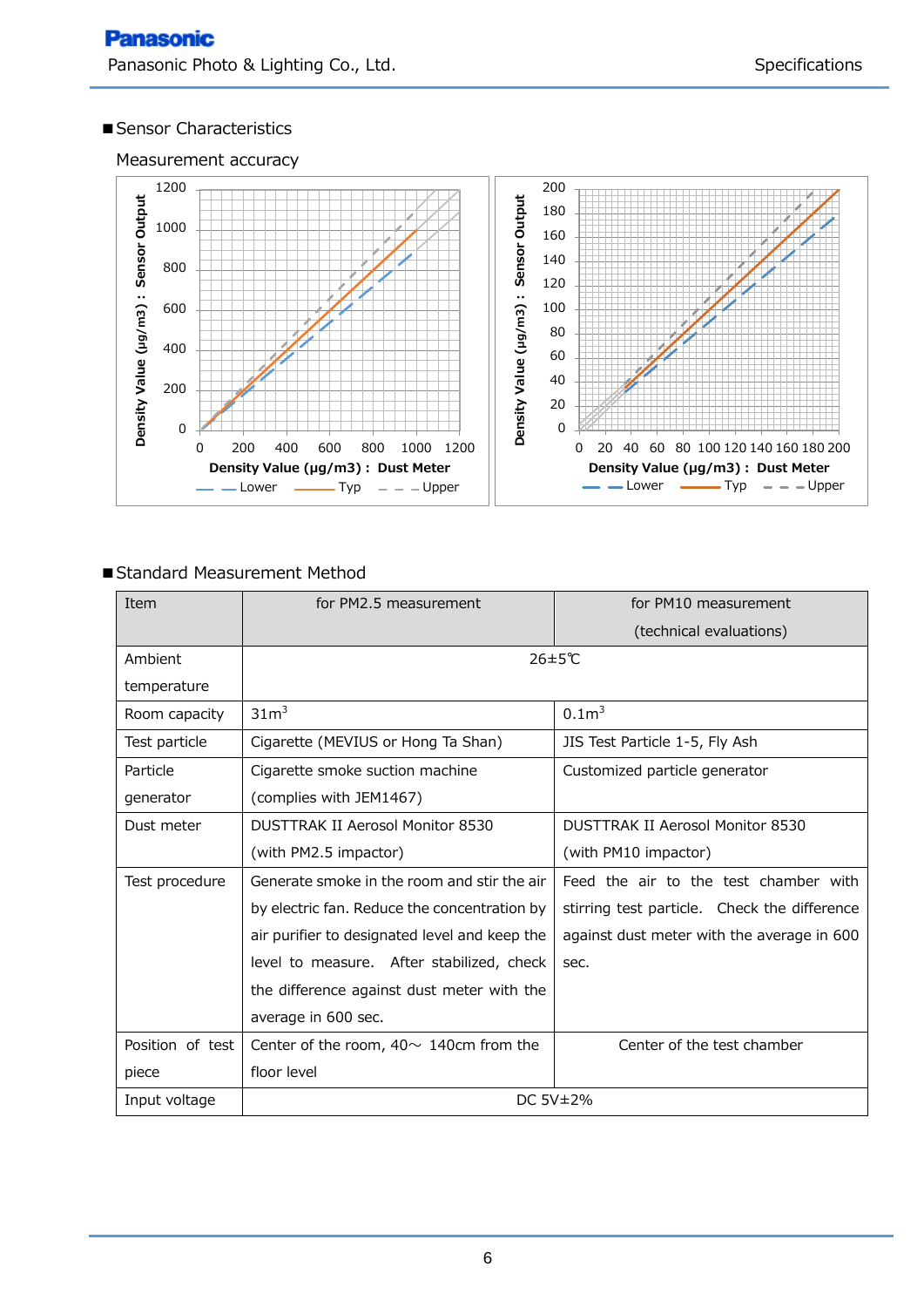#### ■ Auto Calibration Function

Monitor the status of light output of laser diode (LD) and the rotational speed of fan with passage of time, and the MCU controls to pump up each devises up to its control bound to keep the initial performance. After the bounds, the MCU calculate an optimal correction value and start s/w correction automatically. This function is also effective for the degradation of detection performance of Photo diode (PD), and it can make s/w correction for the dirt on the surface of PD caused by dust accumulation during the lifetime. By making these controls and corrections, the sensor maintains a certain level of performance during the lifetime (it means the measurement value will maintain center of variation against dust meter).

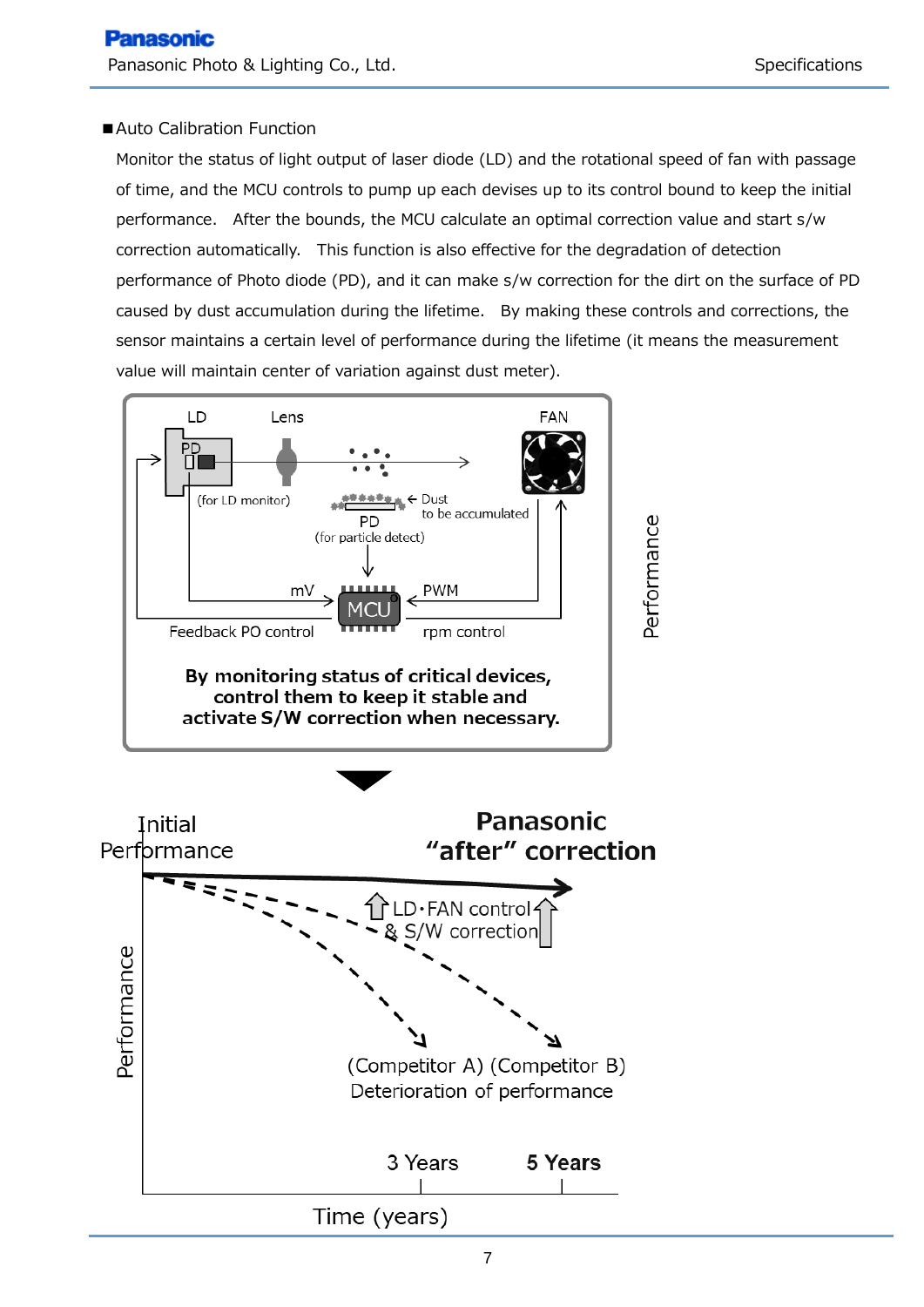# ■ Reliability

| <b>Test Category</b> | Test condition                                                    | Judgement Criteria                     |  |
|----------------------|-------------------------------------------------------------------|----------------------------------------|--|
| Drop impact          | Free fall from 70cm over the ironwood                             | No damage and crack                    |  |
|                      | Repeat 3 times in random.                                         | $\leq$ ±15% @35-1,000µg/m <sup>3</sup> |  |
| Vibration            | Frequency 10 $\sim$ 55Hz / acceleration 1G /                      |                                        |  |
|                      | Sweep 1 min. X, Y, Z directions each 30 min.                      |                                        |  |
| Temperature cycle    | $-40$ °C (30min) → (Within 10 sec) → +80 °C                       | $\leq$ ±15% @35-1,000µg/m <sup>3</sup> |  |
|                      | (30min), 10 cycles                                                |                                        |  |
| <b>THB</b>           | 65℃, 90 ~ 95%RH, DC5V, 1000h                                      |                                        |  |
| High temp, high      | 80℃, 90 ~ 95%RH, 1000h                                            |                                        |  |
| humidity storage     |                                                                   | $\leq$ ±15% @35-1,000µg/m <sup>3</sup> |  |
| Low temp storage     | $-40^{\circ}$ C, 500h                                             |                                        |  |
| Power ON-OFF         | 45℃, 90 ~ 95%RH, ON(5min) / OFF(5min)                             |                                        |  |
|                      | Repeat the cycle during 500h.                                     | No damage in functions                 |  |
| Open / short         | Open or short the each terminal of electrical                     | No firing, burning                     |  |
| circuit              | components with applying operating voltage.                       | (Permit smoke generation,              |  |
|                      |                                                                   | burnt deposit)                         |  |
| Tracking             | Drop 0.2% ammonium chloride solution with                         | No firing, burning                     |  |
| resistance           | intervals 30sec, up to 200 drops.                                 | (Permit smoke generation,              |  |
|                      |                                                                   | burnt deposit)                         |  |
| Solder crack         | -40 °C (30min) $\rightarrow$ (Within 10 sec) $\rightarrow$ +80 °C | No crack on the soldering              |  |
|                      | (30min), 200 cycles.                                              |                                        |  |

# ■Life Duration

Under conditions in normal usage at ambient temperature 25℃, 60%RH:

LD light output: LD shall be lighted over 5 years on continuous current.

Fan motor: Fan shall be rotating over 5 years on continuous current.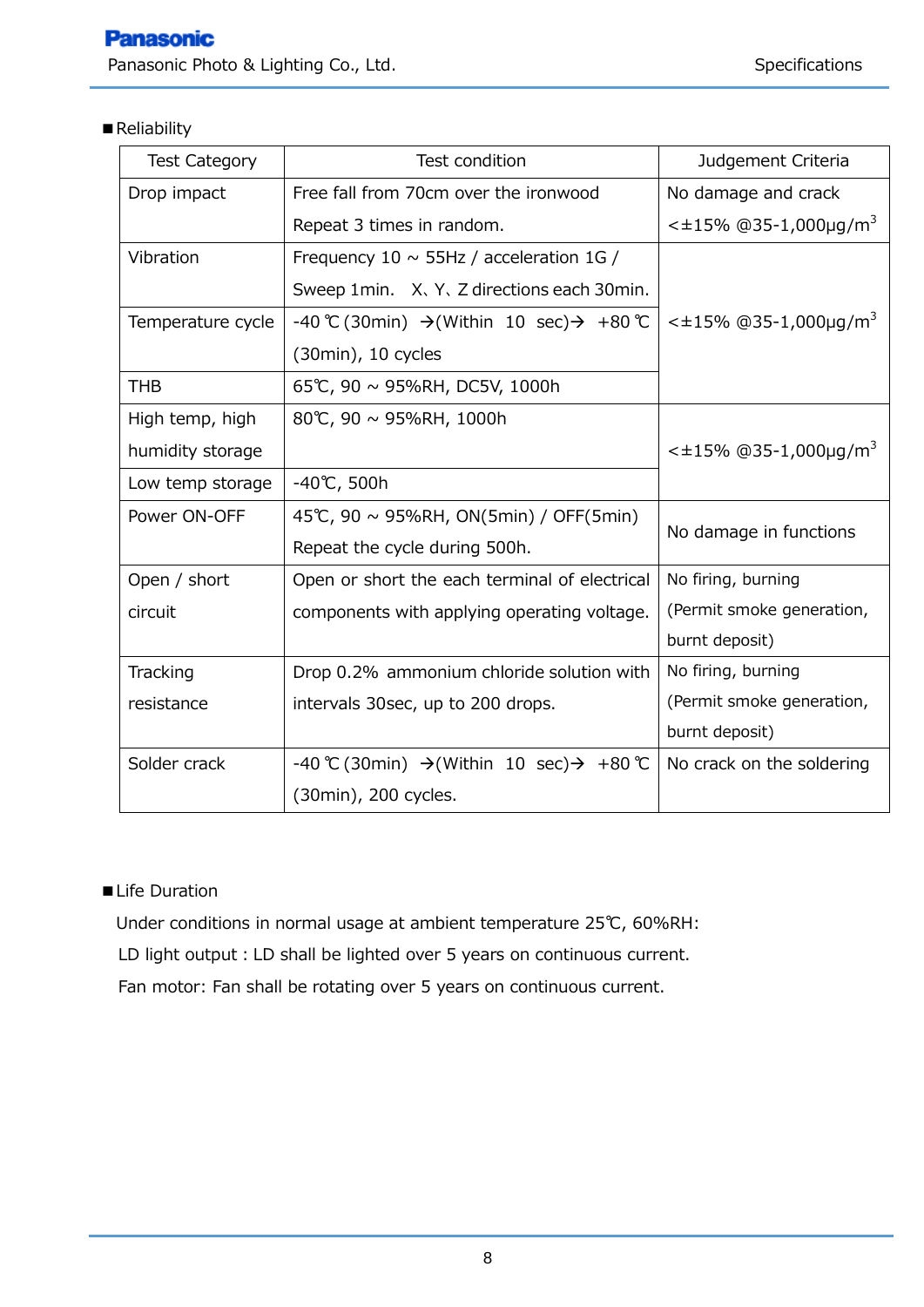Panasonic Photo & Lighting Co., Ltd. Specifications Specifications

# ■Lot Number

3-Digit (YMD)

- Production Year :1 digit (8=2018、0=2020、1=2021)
- Production Month : 1 digit (1=January, 9=September, A=October, C=December)
- 
- Production Date : 1 digit (1=Day1, L=Day20, Y=Day31)

| 8 B X |  |
|-------|--|
|       |  |

(Example) 8BX

 $= 2018$ , November 30

| Y (Year)                          |                                  | M (Month)                                                                        |                                                                                  | D (Day)                                                                                                                                                        |                                                                                                                     |
|-----------------------------------|----------------------------------|----------------------------------------------------------------------------------|----------------------------------------------------------------------------------|----------------------------------------------------------------------------------------------------------------------------------------------------------------|---------------------------------------------------------------------------------------------------------------------|
| 2018<br>2019<br>2020<br>2021<br>÷ | 8<br>9<br>0<br>$\mathbf{1}$<br>÷ | Jan<br>Feb<br>Mar<br>Apr<br>May<br>Jun<br>Jul<br>Aug<br>Sep<br>Oct<br>Nov<br>Dec | $\mathbf{1}$<br>2<br>3<br>4<br>5<br>6<br>$\overline{7}$<br>8<br>9<br>А<br>B<br>Ċ | Day1<br>Day2<br>Day3<br>Day4<br>Day5<br>Day6<br>Day7<br>Day8<br>Day9<br>Day10<br>Day11<br>Day12<br>Day13<br>Day14<br>Day15<br>Day16<br>Day17<br>Day18<br>Day19 | $\mathbf{1}$<br>2<br>3<br>4<br>5<br>6<br>$\overline{7}$<br>8<br>9<br>A<br>B<br>C<br>D<br>E<br>F<br>G<br>Н<br>J<br>Κ |
|                                   |                                  |                                                                                  |                                                                                  |                                                                                                                                                                |                                                                                                                     |
|                                   |                                  |                                                                                  |                                                                                  |                                                                                                                                                                |                                                                                                                     |
|                                   |                                  |                                                                                  |                                                                                  | Day20                                                                                                                                                          | L                                                                                                                   |
|                                   |                                  |                                                                                  |                                                                                  | Day21                                                                                                                                                          | M                                                                                                                   |
|                                   |                                  |                                                                                  |                                                                                  | Day22                                                                                                                                                          | Ν                                                                                                                   |
|                                   |                                  |                                                                                  |                                                                                  | Day23                                                                                                                                                          | P                                                                                                                   |
|                                   |                                  |                                                                                  |                                                                                  | Day24                                                                                                                                                          | Q                                                                                                                   |
|                                   |                                  |                                                                                  |                                                                                  | Day25<br>Day26                                                                                                                                                 | R<br>S                                                                                                              |
|                                   |                                  |                                                                                  |                                                                                  | Day27                                                                                                                                                          | T                                                                                                                   |
|                                   |                                  |                                                                                  |                                                                                  | Day28                                                                                                                                                          | U                                                                                                                   |
|                                   |                                  |                                                                                  |                                                                                  | Day29                                                                                                                                                          | V                                                                                                                   |
|                                   |                                  |                                                                                  |                                                                                  | Day30                                                                                                                                                          | Χ                                                                                                                   |
|                                   |                                  |                                                                                  |                                                                                  | Day31                                                                                                                                                          | Υ                                                                                                                   |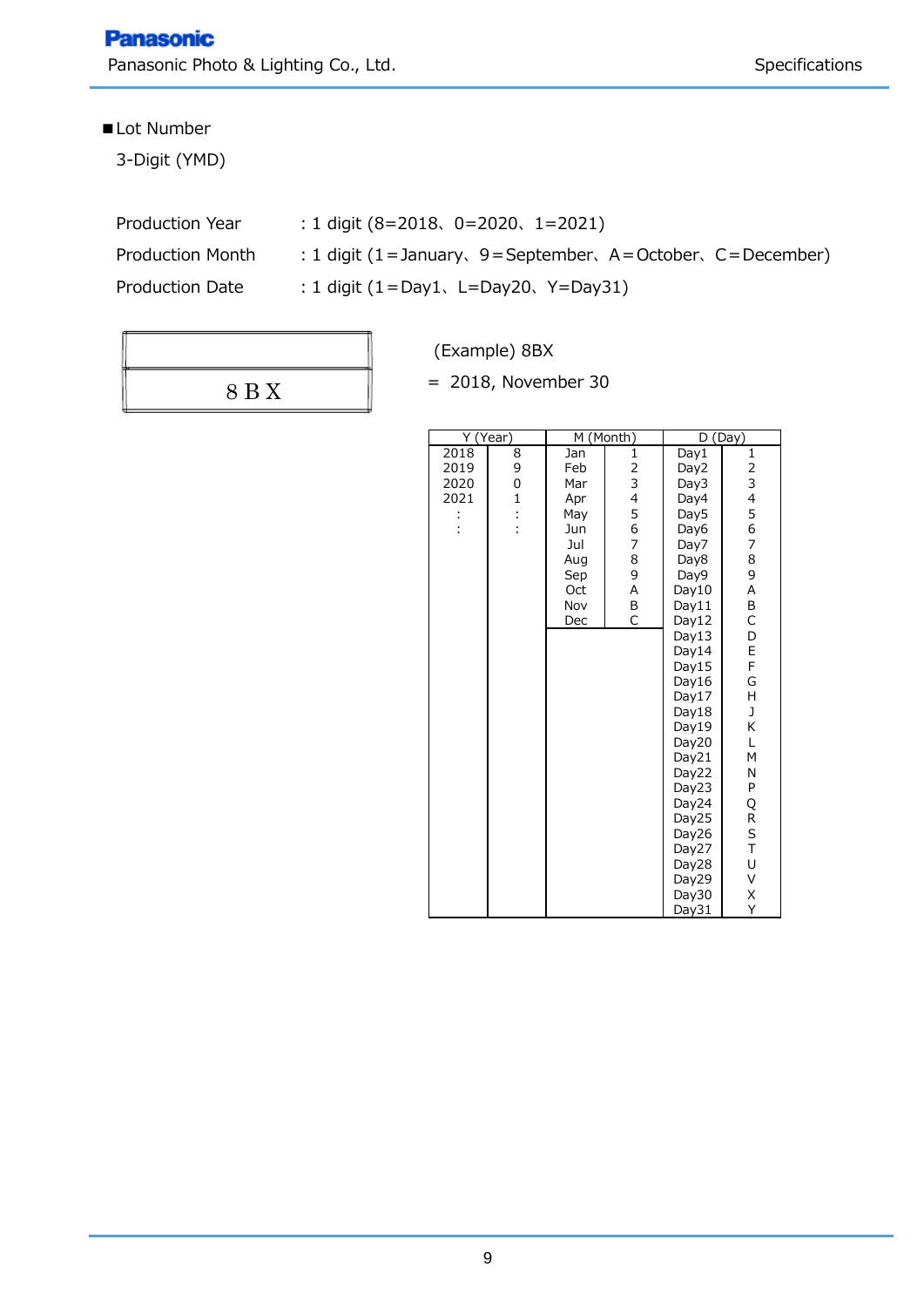■Handling Instruction

- (1) This product is supposed to use for home appliance products. Do not use the appliance to require high reliability and safeness, like medical instrument and disaster prevention instrument, etc.
- (2) When install the sensor into product, do not place any interception in front of air intake and outlet in order not to avoid intercept air flow. Also do not place sensor somewhere in a recess of the product.
- (3) When install the sensor into product, make sure that the sensor would not have strong wind in the face of air intake / outlet.
- (4) Do not use the sensor in the strong magnetic field.
- (5) Do not connect / shorted the outer shell to the terminals except GND because the shell has electric conductive and is connected to the GND.
- (6) The voltage for data communication is 3.3V. Please use level shift IC or something to adjust if the driven voltage of host MCU is 5V.
- (7) This product is not designed to use stand-alone. Please considerate flame resistance, compliance with the related regulations and standards at your hardware side.
- (8) Do not attempt to disassemble the sensor in any case.

# ■Others

In case the questions arise for this specification sheet, it will be resolved by mutual agreement.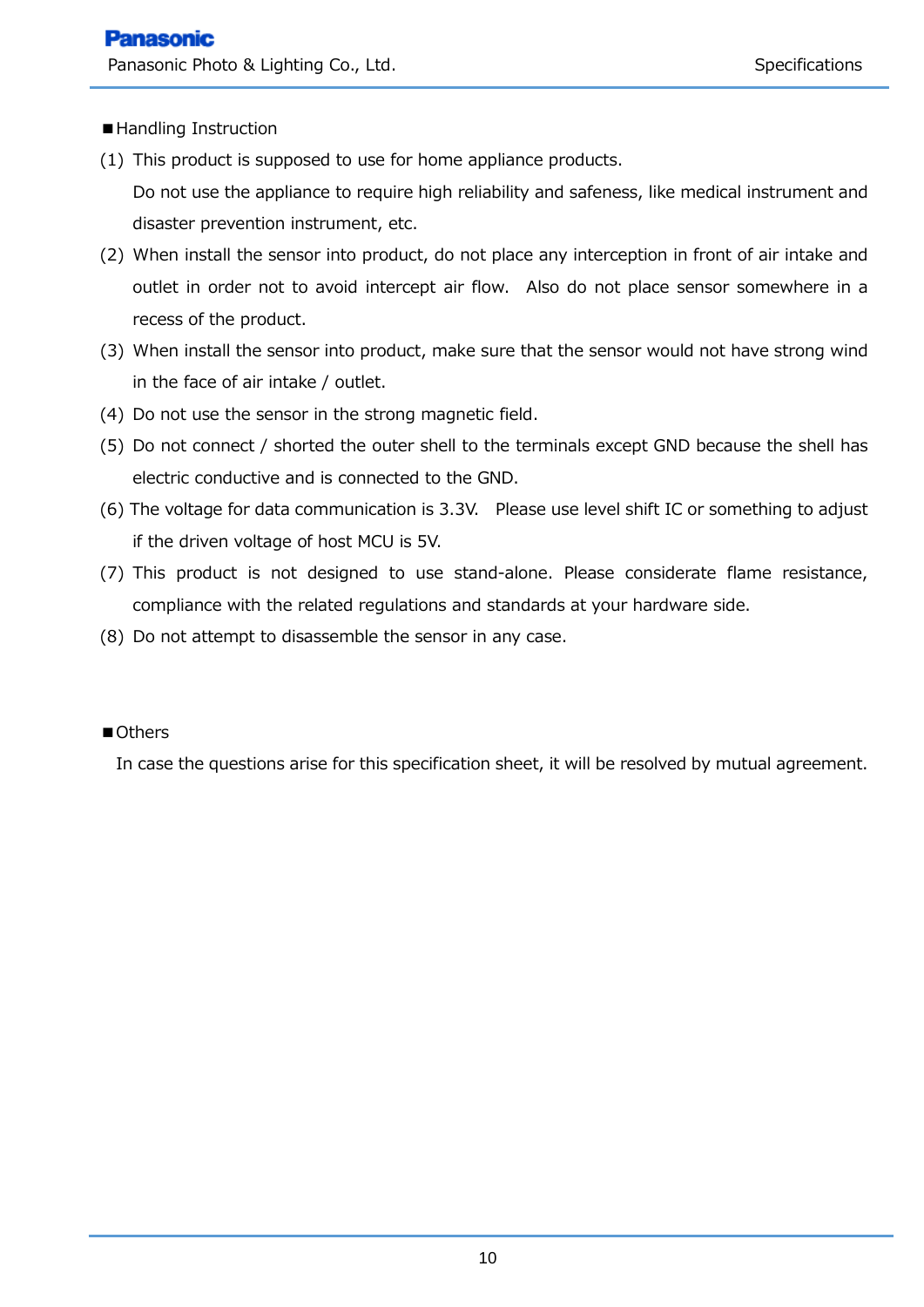### ■ Product Outline Drawing